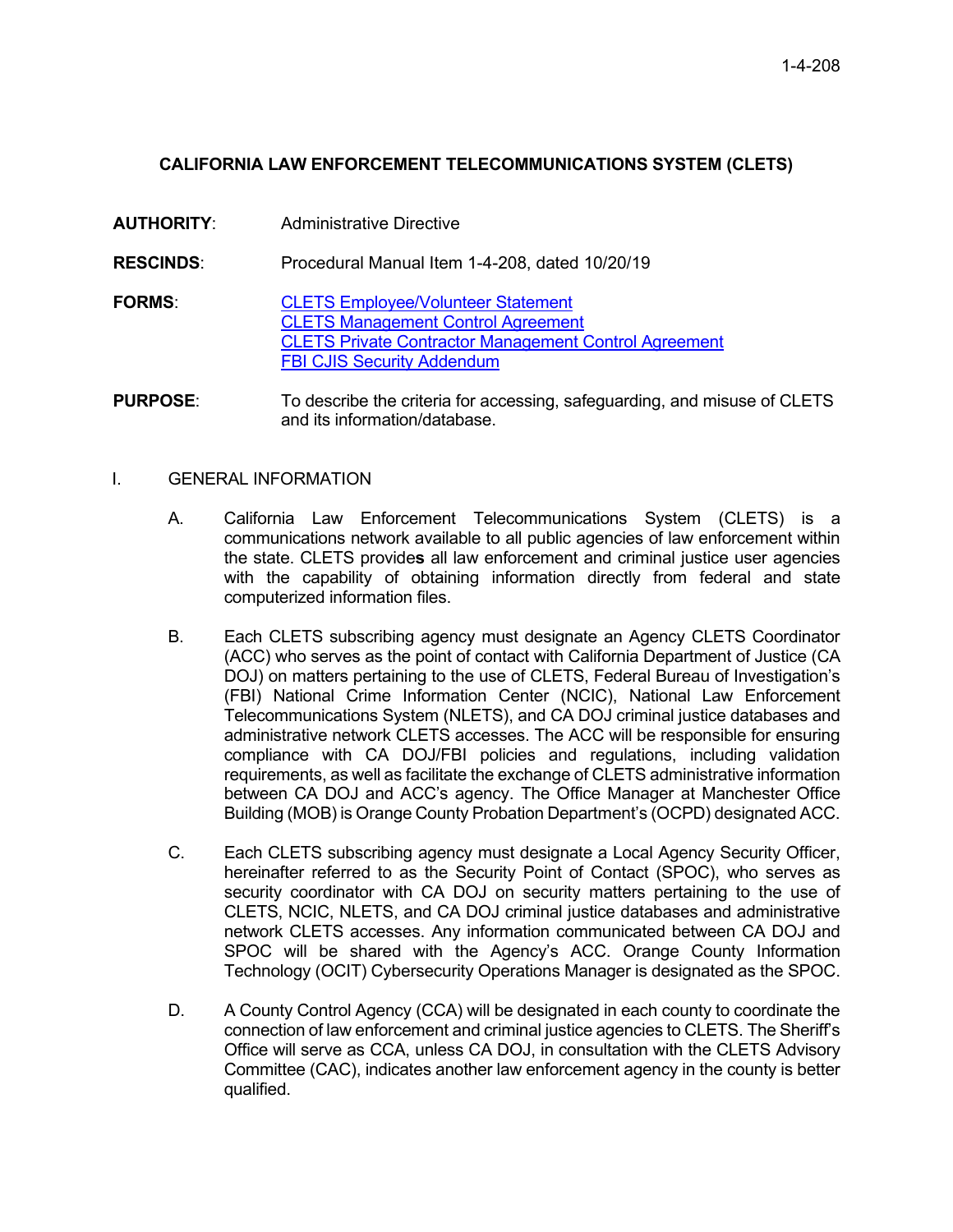The CCA is responsible for providing CLETS service via its Message Switching Computer (MSC) to all qualified CLETS subscribing agencies within their respective county.

## II. PROCEDURE

A. Confidentiality of Information from CLET

Only authorized law enforcement, criminal justice personnel, or their lawfully authorized designees may use a CLETS terminal. Any information from CLETS is confidential and for official use only. Access is defined as the ability to hear or view any information provided through CLETS.

Each employee, volunteer, and private contractor is required to sign an Employee/Volunteer Statement prior to operating or having access to CLETS terminals, equipment, or information. This form addresses confidentiality, release, and misuse of information from CLETS.

- 1. Information from CLETS is on a "right-to-know" and "need-to-know" basis.
- 2. Authorized personnel shall not inquire into their own record or have someone inquire for them.
- 3. Accessing and/or releasing information from CLETS for non-law enforcement purposes is prohibited, unless otherwise mandated, and is subject to administrative action and/or criminal prosecution.
- 4. All investigation of misuse must be reported to CA DOJ on CLETS Misuse Investigation Reporting form, including investigations where misuse was not found. The **Facilities and Safety Manager**, is responsible for reporting misuse annually **to the PSD Division Director**.
- B. CLETS Access Requirements
	- 1. CLETS access is permitted only from an agency device or terminal licensed and approved by DOJ. Reasonable measures shall be taken to place terminals and equipment in an area with adequate physical security to provide protection from vandalism or sabotage and to preclude public view. This includes unauthorized viewing or access to computer terminals, access devices, or stored/printed data at all times.
	- 2. All persons, including non-criminal justice, volunteer personnel, and private vendor technical or maintenance personnel, who have physical access to CLETS equipment, information from CLETS, or to Criminal Offender Record Information (CORI) are required to undergo a background and fingerprint-based CORI search. Pursuant to FBI's CJIS Security Policy section 5.12, if the fingerprint-based CORI search reveals a felony conviction of any kind, CLETS/NCIC access shall not be granted. If it is revealed the person has an arrest history without conviction for a felony, the agency head or his/her designee will review the matter and decide if CLETS access is appropriate.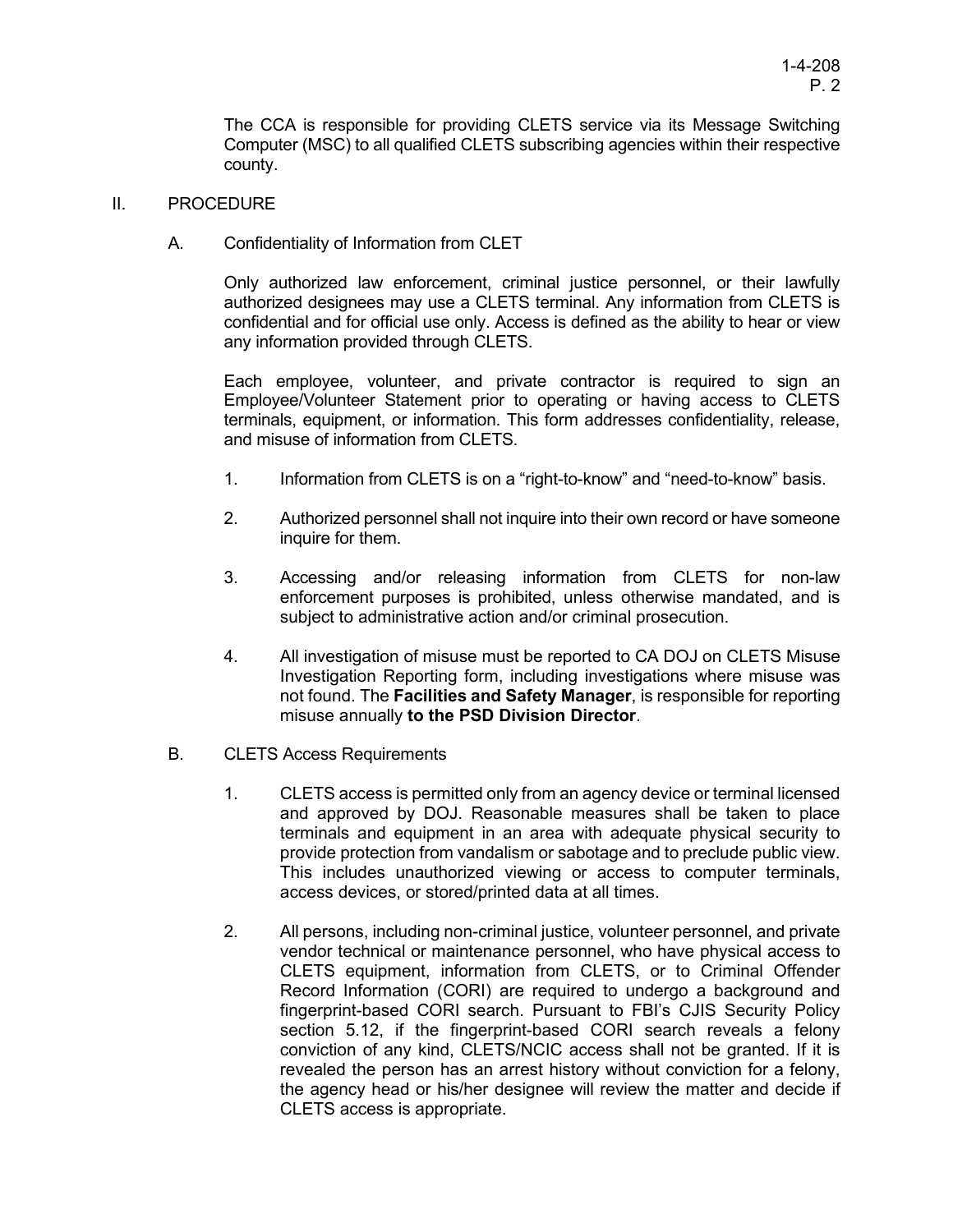- C. CLETS Users Defined
	- 1. Full Access Operators (FAO)

Any operator who has a CLETS User ID and password, makes inquiries into the systems, and/or performs update functions.

- a. Within six (6) months of appointment, the FAO must be trained in the operations, policies, and regulations and must complete the appropriate CLETS/NCIC Telecommunications Proficiency Examination approved by CA DOJ.
- b. Biennially (every other year), the FAO must complete a current FAO Proficiency Exam (with a passing score of at least 70%) and the Employee/Volunteer Statement.
- c. Annual completion of a Department of Motor Vehicles (DMV) confidentiality statement is also required.
- 2. Less Than Full Access Operators (LTFAO)

Any operator who has a CLETS User ID and password, and makes inquiries into the systems. LTFAOs do not perform update functions.

- a. Within six (6) months of appointment, a LTFAO must be trained in the operations, policies, and regulations and must complete the appropriate CLETS/NCIC Telecommunications Proficiency Examination approved by CA DOJ.
- b. Biennially (every other year), a LTFAO must complete a current LTFAO Proficiency Exam (with a passing score of at least 70%) and the Employee/Volunteer Statement.
- c. Annual completion of a DMV confidentiality statement is also required.
- 3. Practitioners

Any person who has access to information from CLETS, and is not a CLETS operator. Access to information may be intended or accidental.

- a. Within six (6) months of appointment, practitioner personnel must receive basic training in CLETS/NCIC policies, liability issues, and regulations. For example, non-criminal justice, volunteers, and private vendor technical or maintenance personnel.
- b. All Practitioners must complete the Security Awareness training and test.
- 4. Administrators

Any person designated criminal justice administrators and upper-level managers.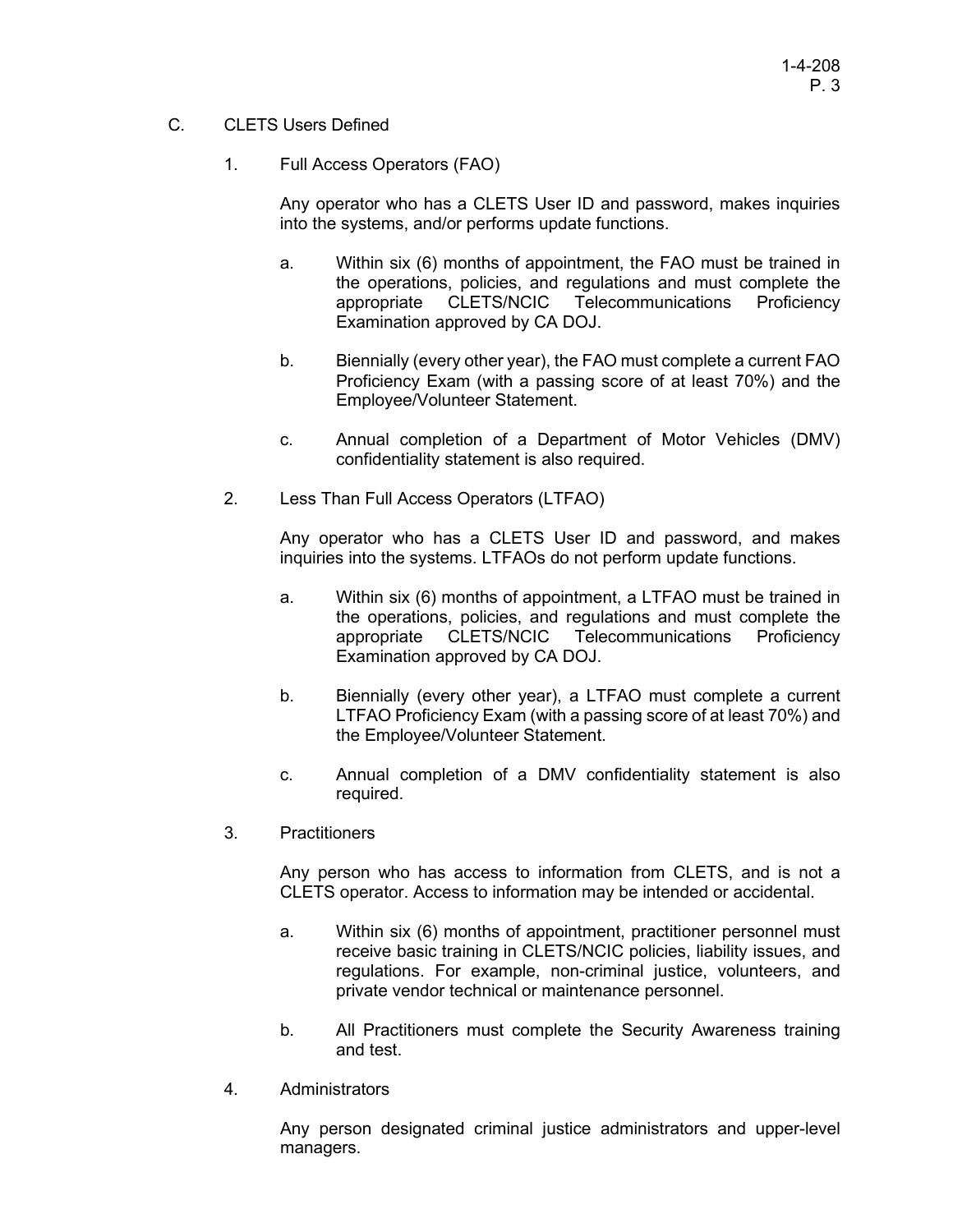- a. Provided peer-level training on CLETS/NCIC system use, regulations, policies, audits, sanctions, and related civil liability. Training is accomplished by reviewing and signing for the NCIC "Areas of Liability for the Criminal Justice Information System Administrator" packet.
- b. Administrators must complete the Security Awareness training and test.
- D. CLETS Certification Testing/Training

The ACC will ensure all persons with access have competed CLETS training and testing as required by CA DOJ.

- 1. Within six (6) months of employment or assignment, all sworn/non-sworn practitioner personnel must receive basic training in CLETS/NCIC policies, liability issues, and regulations.
- 2. Security and awareness training shall be required for all personnel who have access to CLETS systems and shall meet the requirements specified within FBI CSP section 5.2.
- E. CLETS Sanctions for Misuse
	- 1. As a member of OCPD, you may have access to confidential criminal record and/or DMV record information, which is controlled by statute. Misuse of such information may adversely affect an individual's civil rights and violates the law.
	- 2. Misuse is defined as CLETS information obtained or provided outside the course of official business; a "right to know" and the "need to know" must be established.
		- a. The "right to know" is defined as "authorized access to such records by statute.
		- b. The "need to know" is defined as "the information is required for the performance of official duties or functions."
		- c. Other than blatant misuse, the following are examples of prohibited/unauthorized use of CLETS by federal, state, or local law enforcement agencies that include, but are not limited to:
			- (1) Querying yourself, a family member, friend, etc.
			- (2) Providing information from CLETS to another officer, individual, agency, or company for unauthorized purposes
			- (3) Sharing user IDs or passwords
			- (4) Logging into CLETS and allowing others to utilize your authorized access